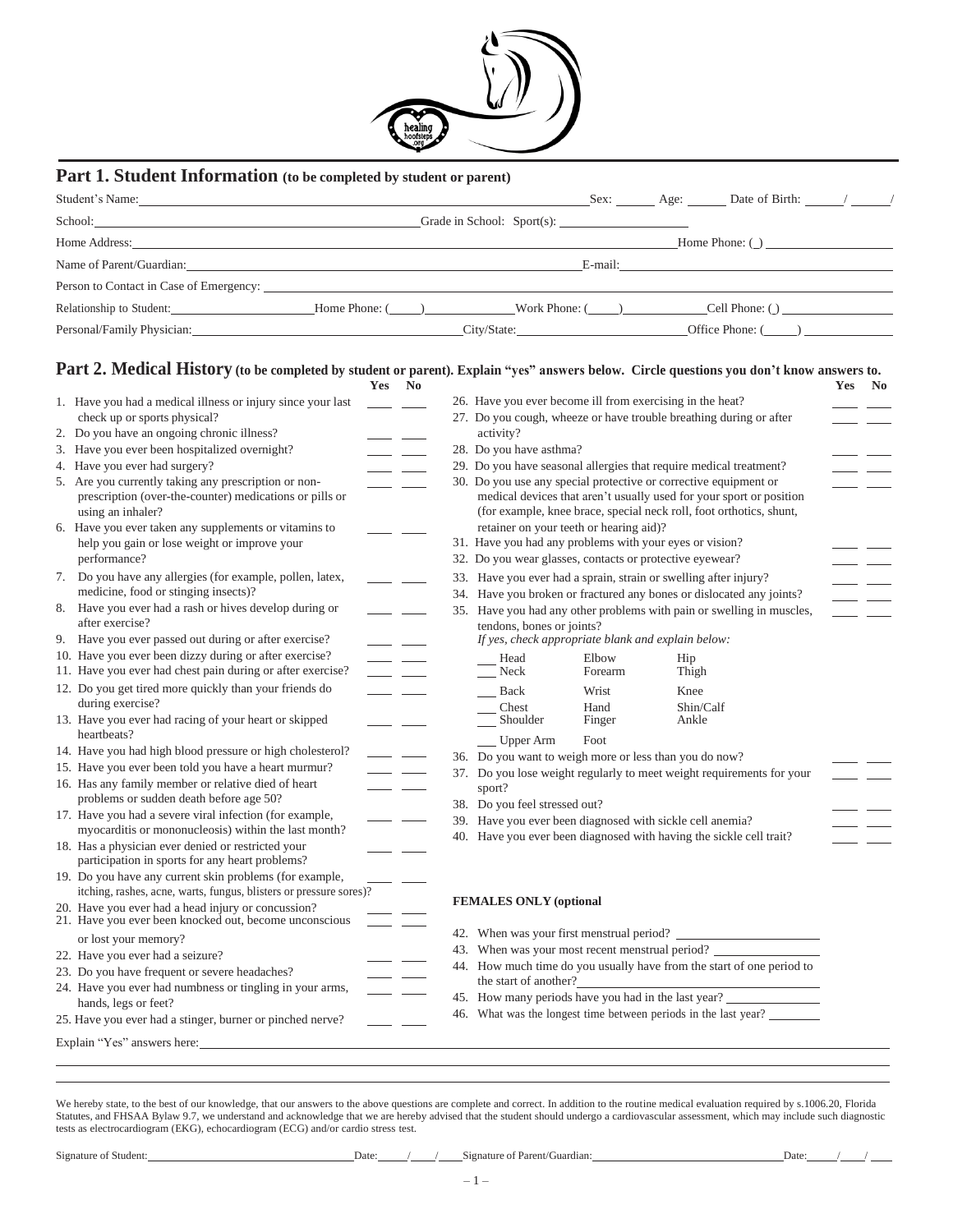

## Part 3. Physical Examination (to be completed by licensed physician, licensed osteopathic physician, licensed chiropractic physi**cian, licensed physician assistant or certified advanced registered nurse practitioner).**

| Height: Weight: Weight: Weight: Weight: Weight: Weight: Weight: Weight: Weight: Weight: Weight: Weight: Weight: Weight: Weight: Weight: Weight: Weight: Weight: Weight: Weight: Weight: Weight: Weight: Weight: Weight: Weight<br>$\Gamma$<br>$let: P_$<br>$\mathbf{F}$<br>Temperature: Hearing: right: P<br>Visual Acuity: Right 20/___________ Left 20/________<br>Corrected:<br>Yes<br>Pupils: Equal<br>$L$ Unequal $L$<br>No<br><b>FINDINGS</b><br><b>NORMAL</b><br><b>ABNORMAL FINDINGS</b><br><b>INITIALS*</b><br><b>MEDICAL</b><br>1. Appearance<br>2. Eyes/Ears/Nose/Throat<br>3. Lymph Nodes<br>4. Heart<br>5. Pulses<br>6. Lungs<br>7. Abdomen<br>8. Genitalia (males only)<br><b>Contract Contract</b><br>9. Skin<br>MUSCULOSKELETAL<br>10. Neck<br>11. Back<br>12. Shoulder/Arm<br>13. Elbow/Forearm<br>14. Wrist/Hand<br>15. Hip/Thigh<br>16. Knee<br>17. Leg/Ankle<br>18. Foot<br>*-station-based examination only<br>ASSESSMENT OF EXAMINING PHYSICIAN/PHYSICIAN ASSISTANT/NURSE PRACTITIONER<br>I hereby certify that each examination listed above was performed by myself or an individual under my direct supervision with the following conclusion(s):<br>Cleared without limitation<br>Disability: 2000 and 2000 and 2000 and 2000 and 2000 and 2000 and 2000 and 2000 and 2000 and 2000 and 2000 and 2000 and 2000 and 2000 and 2000 and 2000 and 2000 and 2000 and 2000 and 2000 and 2000 and 2000 and 2000 and 200<br>Precautions: | Student's Name:  |  |         | Date of Birth: $\frac{1}{2}$ |  |
|------------------------------------------------------------------------------------------------------------------------------------------------------------------------------------------------------------------------------------------------------------------------------------------------------------------------------------------------------------------------------------------------------------------------------------------------------------------------------------------------------------------------------------------------------------------------------------------------------------------------------------------------------------------------------------------------------------------------------------------------------------------------------------------------------------------------------------------------------------------------------------------------------------------------------------------------------------------------------------------------------------------------------------------------------------------------------------------------------------------------------------------------------------------------------------------------------------------------------------------------------------------------------------------------------------------------------------------------------------------------------------------------------------------------------------------------------------|------------------|--|---------|------------------------------|--|
|                                                                                                                                                                                                                                                                                                                                                                                                                                                                                                                                                                                                                                                                                                                                                                                                                                                                                                                                                                                                                                                                                                                                                                                                                                                                                                                                                                                                                                                            |                  |  |         |                              |  |
|                                                                                                                                                                                                                                                                                                                                                                                                                                                                                                                                                                                                                                                                                                                                                                                                                                                                                                                                                                                                                                                                                                                                                                                                                                                                                                                                                                                                                                                            |                  |  |         |                              |  |
|                                                                                                                                                                                                                                                                                                                                                                                                                                                                                                                                                                                                                                                                                                                                                                                                                                                                                                                                                                                                                                                                                                                                                                                                                                                                                                                                                                                                                                                            |                  |  |         |                              |  |
|                                                                                                                                                                                                                                                                                                                                                                                                                                                                                                                                                                                                                                                                                                                                                                                                                                                                                                                                                                                                                                                                                                                                                                                                                                                                                                                                                                                                                                                            |                  |  |         |                              |  |
|                                                                                                                                                                                                                                                                                                                                                                                                                                                                                                                                                                                                                                                                                                                                                                                                                                                                                                                                                                                                                                                                                                                                                                                                                                                                                                                                                                                                                                                            |                  |  |         |                              |  |
|                                                                                                                                                                                                                                                                                                                                                                                                                                                                                                                                                                                                                                                                                                                                                                                                                                                                                                                                                                                                                                                                                                                                                                                                                                                                                                                                                                                                                                                            |                  |  |         |                              |  |
|                                                                                                                                                                                                                                                                                                                                                                                                                                                                                                                                                                                                                                                                                                                                                                                                                                                                                                                                                                                                                                                                                                                                                                                                                                                                                                                                                                                                                                                            |                  |  |         |                              |  |
|                                                                                                                                                                                                                                                                                                                                                                                                                                                                                                                                                                                                                                                                                                                                                                                                                                                                                                                                                                                                                                                                                                                                                                                                                                                                                                                                                                                                                                                            |                  |  |         |                              |  |
|                                                                                                                                                                                                                                                                                                                                                                                                                                                                                                                                                                                                                                                                                                                                                                                                                                                                                                                                                                                                                                                                                                                                                                                                                                                                                                                                                                                                                                                            |                  |  |         |                              |  |
|                                                                                                                                                                                                                                                                                                                                                                                                                                                                                                                                                                                                                                                                                                                                                                                                                                                                                                                                                                                                                                                                                                                                                                                                                                                                                                                                                                                                                                                            |                  |  |         |                              |  |
|                                                                                                                                                                                                                                                                                                                                                                                                                                                                                                                                                                                                                                                                                                                                                                                                                                                                                                                                                                                                                                                                                                                                                                                                                                                                                                                                                                                                                                                            |                  |  |         |                              |  |
|                                                                                                                                                                                                                                                                                                                                                                                                                                                                                                                                                                                                                                                                                                                                                                                                                                                                                                                                                                                                                                                                                                                                                                                                                                                                                                                                                                                                                                                            |                  |  |         |                              |  |
|                                                                                                                                                                                                                                                                                                                                                                                                                                                                                                                                                                                                                                                                                                                                                                                                                                                                                                                                                                                                                                                                                                                                                                                                                                                                                                                                                                                                                                                            |                  |  |         |                              |  |
|                                                                                                                                                                                                                                                                                                                                                                                                                                                                                                                                                                                                                                                                                                                                                                                                                                                                                                                                                                                                                                                                                                                                                                                                                                                                                                                                                                                                                                                            |                  |  |         |                              |  |
|                                                                                                                                                                                                                                                                                                                                                                                                                                                                                                                                                                                                                                                                                                                                                                                                                                                                                                                                                                                                                                                                                                                                                                                                                                                                                                                                                                                                                                                            |                  |  |         |                              |  |
|                                                                                                                                                                                                                                                                                                                                                                                                                                                                                                                                                                                                                                                                                                                                                                                                                                                                                                                                                                                                                                                                                                                                                                                                                                                                                                                                                                                                                                                            |                  |  |         |                              |  |
|                                                                                                                                                                                                                                                                                                                                                                                                                                                                                                                                                                                                                                                                                                                                                                                                                                                                                                                                                                                                                                                                                                                                                                                                                                                                                                                                                                                                                                                            |                  |  |         |                              |  |
|                                                                                                                                                                                                                                                                                                                                                                                                                                                                                                                                                                                                                                                                                                                                                                                                                                                                                                                                                                                                                                                                                                                                                                                                                                                                                                                                                                                                                                                            |                  |  |         |                              |  |
|                                                                                                                                                                                                                                                                                                                                                                                                                                                                                                                                                                                                                                                                                                                                                                                                                                                                                                                                                                                                                                                                                                                                                                                                                                                                                                                                                                                                                                                            |                  |  |         |                              |  |
|                                                                                                                                                                                                                                                                                                                                                                                                                                                                                                                                                                                                                                                                                                                                                                                                                                                                                                                                                                                                                                                                                                                                                                                                                                                                                                                                                                                                                                                            |                  |  |         |                              |  |
|                                                                                                                                                                                                                                                                                                                                                                                                                                                                                                                                                                                                                                                                                                                                                                                                                                                                                                                                                                                                                                                                                                                                                                                                                                                                                                                                                                                                                                                            |                  |  |         |                              |  |
|                                                                                                                                                                                                                                                                                                                                                                                                                                                                                                                                                                                                                                                                                                                                                                                                                                                                                                                                                                                                                                                                                                                                                                                                                                                                                                                                                                                                                                                            |                  |  |         |                              |  |
|                                                                                                                                                                                                                                                                                                                                                                                                                                                                                                                                                                                                                                                                                                                                                                                                                                                                                                                                                                                                                                                                                                                                                                                                                                                                                                                                                                                                                                                            |                  |  |         |                              |  |
|                                                                                                                                                                                                                                                                                                                                                                                                                                                                                                                                                                                                                                                                                                                                                                                                                                                                                                                                                                                                                                                                                                                                                                                                                                                                                                                                                                                                                                                            |                  |  |         |                              |  |
|                                                                                                                                                                                                                                                                                                                                                                                                                                                                                                                                                                                                                                                                                                                                                                                                                                                                                                                                                                                                                                                                                                                                                                                                                                                                                                                                                                                                                                                            |                  |  |         |                              |  |
|                                                                                                                                                                                                                                                                                                                                                                                                                                                                                                                                                                                                                                                                                                                                                                                                                                                                                                                                                                                                                                                                                                                                                                                                                                                                                                                                                                                                                                                            |                  |  |         |                              |  |
|                                                                                                                                                                                                                                                                                                                                                                                                                                                                                                                                                                                                                                                                                                                                                                                                                                                                                                                                                                                                                                                                                                                                                                                                                                                                                                                                                                                                                                                            |                  |  |         |                              |  |
|                                                                                                                                                                                                                                                                                                                                                                                                                                                                                                                                                                                                                                                                                                                                                                                                                                                                                                                                                                                                                                                                                                                                                                                                                                                                                                                                                                                                                                                            |                  |  |         |                              |  |
|                                                                                                                                                                                                                                                                                                                                                                                                                                                                                                                                                                                                                                                                                                                                                                                                                                                                                                                                                                                                                                                                                                                                                                                                                                                                                                                                                                                                                                                            |                  |  |         |                              |  |
|                                                                                                                                                                                                                                                                                                                                                                                                                                                                                                                                                                                                                                                                                                                                                                                                                                                                                                                                                                                                                                                                                                                                                                                                                                                                                                                                                                                                                                                            |                  |  |         |                              |  |
|                                                                                                                                                                                                                                                                                                                                                                                                                                                                                                                                                                                                                                                                                                                                                                                                                                                                                                                                                                                                                                                                                                                                                                                                                                                                                                                                                                                                                                                            | Not cleared for: |  | Reason: |                              |  |

Cleared after completing evaluation/rehabilitation for: Referred to For: Recommendations:

Name of Physician/Physician Assistant/Nurse Practitioner (print): Date: Date: / /\_/ Address: